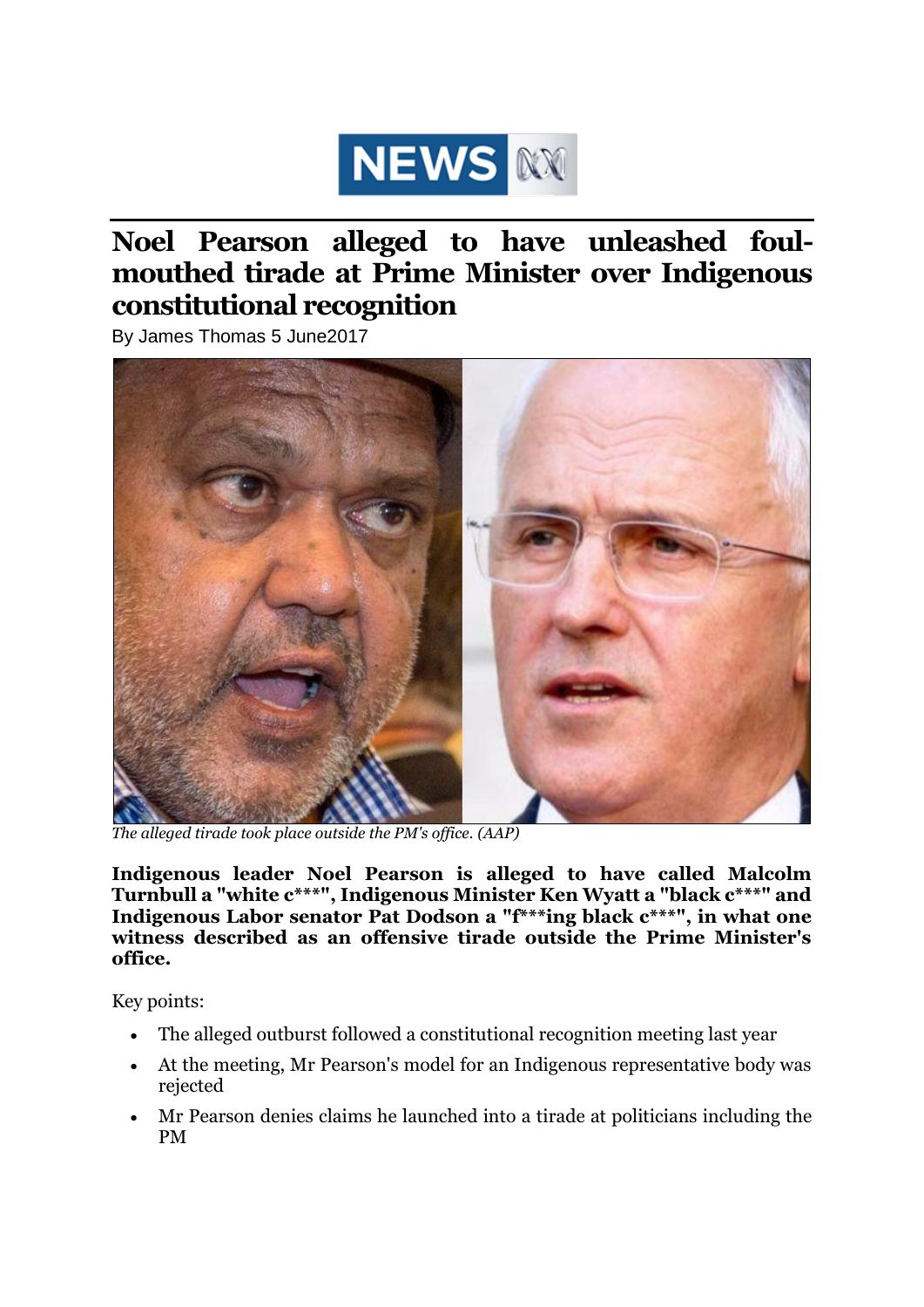Exposing division over progress toward constitutional recognition for Indigenous Australians  $-$  an issue thrashed out by stakeholders in Uluru two weeks ago  $-$  the alleged outburst, which Mr Pearson denies, followed a meeting of the Referendum Council late last year.

The council, of which Mr Pearson is a member, met on November 25 to discuss progress towards a referendum to recognise Indigenous peoples in the Australian Constitution.

The meeting was also attended by Opposition Leader Bill Shorten, Minister for Indigenous Affairs Nigel Scullion, now Minister for Indigenous Health Ken Wyatt, Senator Patrick Dodson, MP Linda Burney and Senator Malarndirri McCarthy.

The most powerful names in politics and Indigenous affairs gathered in the one room to discuss constitutional recognition for Indigenous Australians.

Shortly after the meeting ended, discourse allegedly turned into a tirade by Mr Pearson.

An MP who attended the meeting in the PM's office told the ABC "Noel spoke at the beginning of the meeting and at the end" to argue for the inclusion in the constitution of a representative body of Aboriginal people which would "scrutinise legislation to look at its impact on Aboriginal and Torres Strait Islander people".

But Mr Pearson's model was rejected at the meeting as unlikely to be supported by Australians.

After the meeting, in the sitting room of the Prime Minister's office, "there was a fairly lively discussion with the Prime Minister and Noel".

"I heard the Prime Minister say 'I will not insult you, I will listen to your views but I am being pragmatic that your model is highly unlikely to be supported'," the MP said.

## **'It's the way Noel operates': Warren Entsch**

Liberal MP Warren Entsch, a long-time critic of Mr Pearson, was not at the meeting but said he had been told what happened by "witnesses that were there".

"That was enough to trigger him. Noelie [had a] tantrum and called [Turnbull] a white c\*\*\*," he said.

"Pearson then turned on Senator Patrick Dodson, and Minister Ken Wyatt to call them "black c\*\*\*s."



*Warren Entsch is a long-time critic of Noel Pearson.*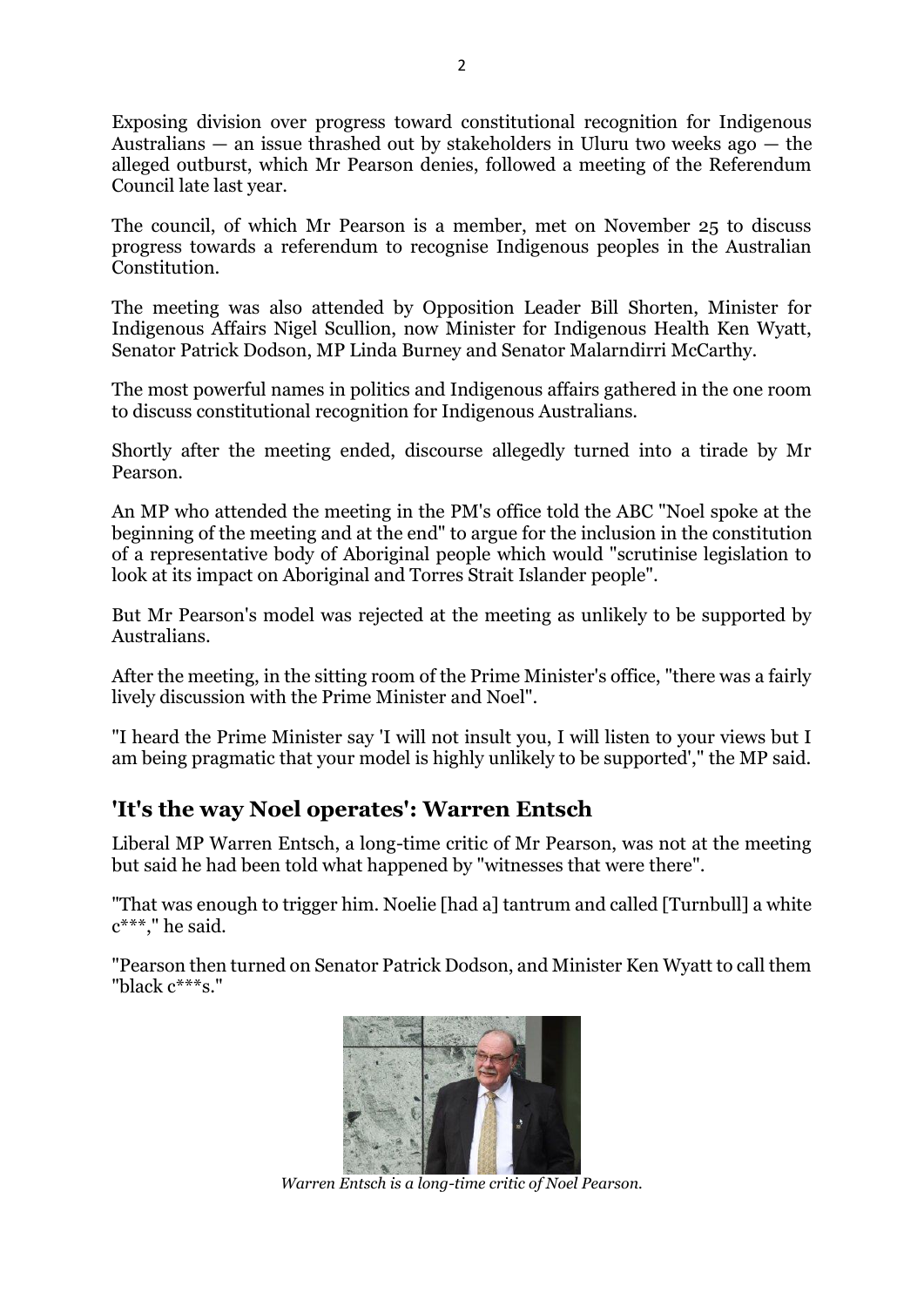Mr Entsch said that was the way Mr Pearson operated.

"It was reported to me by witnesses that were there. And, it's the way Noel operates. But, people make excuses for him all the time," he said.

"Could you imagine what would happen if someone responded in the same disrespectful way to Noel? It would be absolute outrage."

Indigenous Health Minister Ken Wyatt said he witnessed Mr Pearson call Mr Turnbull "an inappropriate set of words that were insulting to the PM".

He refused to elaborate on the exact words or the personal abuse he also allegedly received at the hands of Mr Pearson, saying only that: "The Prime Minister still has to work through constitutional recognition and what I am mindful of, is that Noel is still on that council."

## **Alleged tirade 'no secret': MP**

MP Linda Burney said the alleged tirade was "no secret within political circles".

"I didn't witness it, but I am told by two of the men that were with him [Mr Turnbull] when this happened," she said.

"There is no place in public life for rudeness and abuse."

Mr Wyatt echoed Ms Burney's sentiments.

"If any Indigenous leader who is an influencer behaves aggressively, it is completely unacceptable and highly inappropriate," he said.

An eyewitness told the ABC that during Mr Pearson's "dummy spit", Mr Pearson said the Aboriginal members of Parliament had "sold out for trinkets" and were no longer fulfilling their obligations to Indigenous Australia.

An adviser to Senator Dodson would not answer questions about Mr Pearson's alleged tirade.

"Constitutional recognition is Senator Dodson's sole focus. He does not want to comment on anything that could jeopardise that," the adviser said.

Political sources told the ABC they believed that Mr Pearson's alleged outburst had been kept quiet by both sides of politics, until now, for fears the story could threaten the progress of constitutional recognition, which was debated at a National Convention last week in Uluru.

As it happens, Mr Pearson's model was chosen as the preferred model of recognition to put to parliament — setting the scene for more fireworks in Canberra.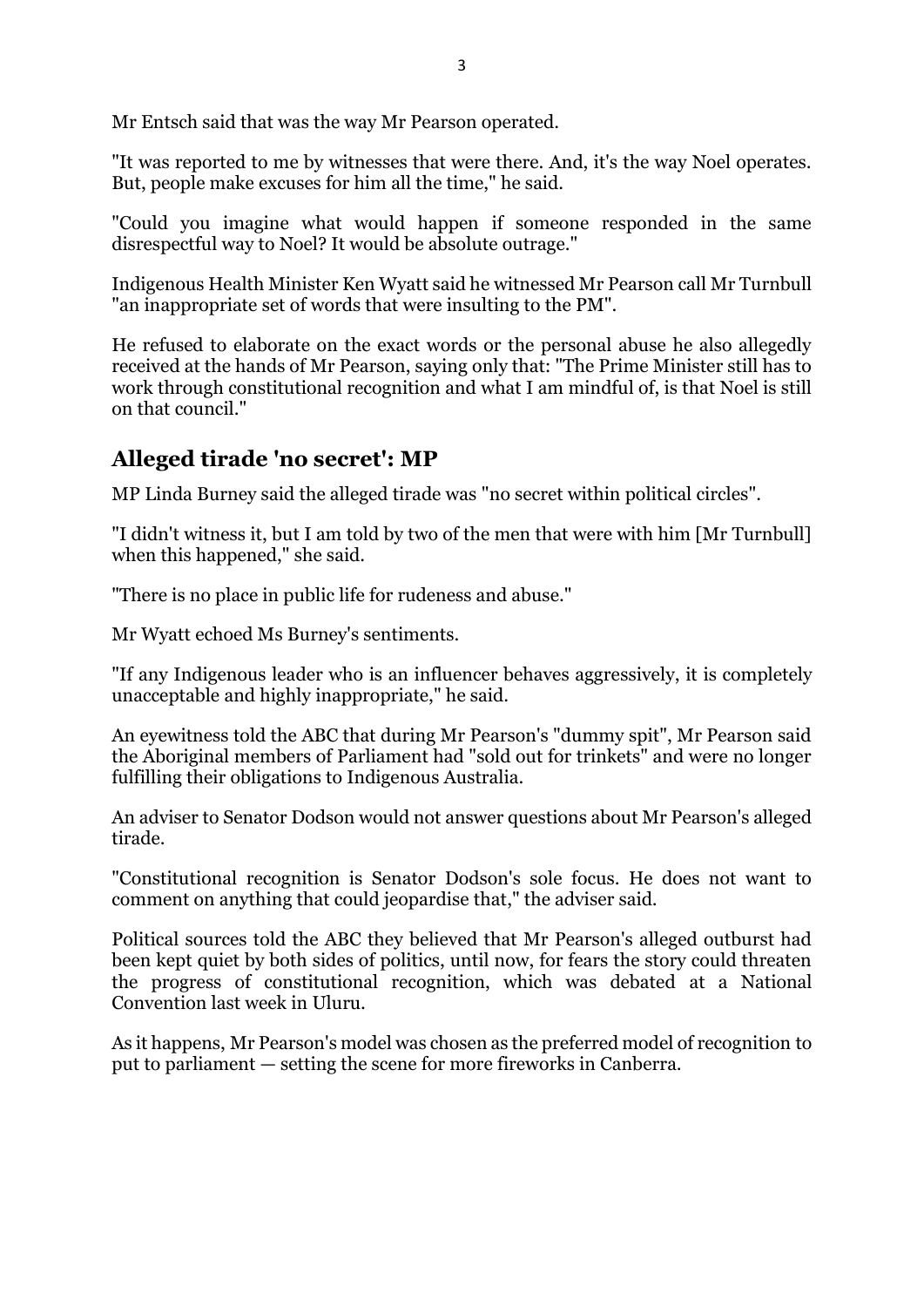

*PHOTO: Noel Pearson is a key member of the Referendum Council.*

## **PM's office 'refuse to comment' on alleged outburst**

The Prime Minister declined an invitation to attend the closing ceremony of last week's summit. He refused to comment on claims that he had been abused by Mr Pearson.

The PM's spokesperson reiterated by saying: "We refuse to comment."

Mr Pearson declined an interview with the ABC.

"Noel strongly denies the allegations and has referred the matter to his lawyers," his spokesperson said.

Last year, Queensland's Department of Education director-general Jim Watterston claimed in a letter to Mr Pearson that he had abused and intimidated department staff, calling some "arse coverer", "maggot" and "bucket of shit". Mr Pearson apologised to Mr Watterston.

Also last year, Mr Pearson denied he had abused Queensland Minister for Education Kate Jones, calling her a "f\*\*\*ing white c\*\*\*". Ms Jones stands by the claims.

A prominent Indigenous leader who spoke to the ABC on the condition of anonymity said "many eminent Australians hang onto every word that Noel utters".

"When you have an eminent leader who uses language like that when they are challenged, or don't like the response, then that sends a message [to our children] that it is OK. It is OK to call somebody a white 'c' or a black 'c'. Because, if Noel can do it, then it is OK, we can do it."